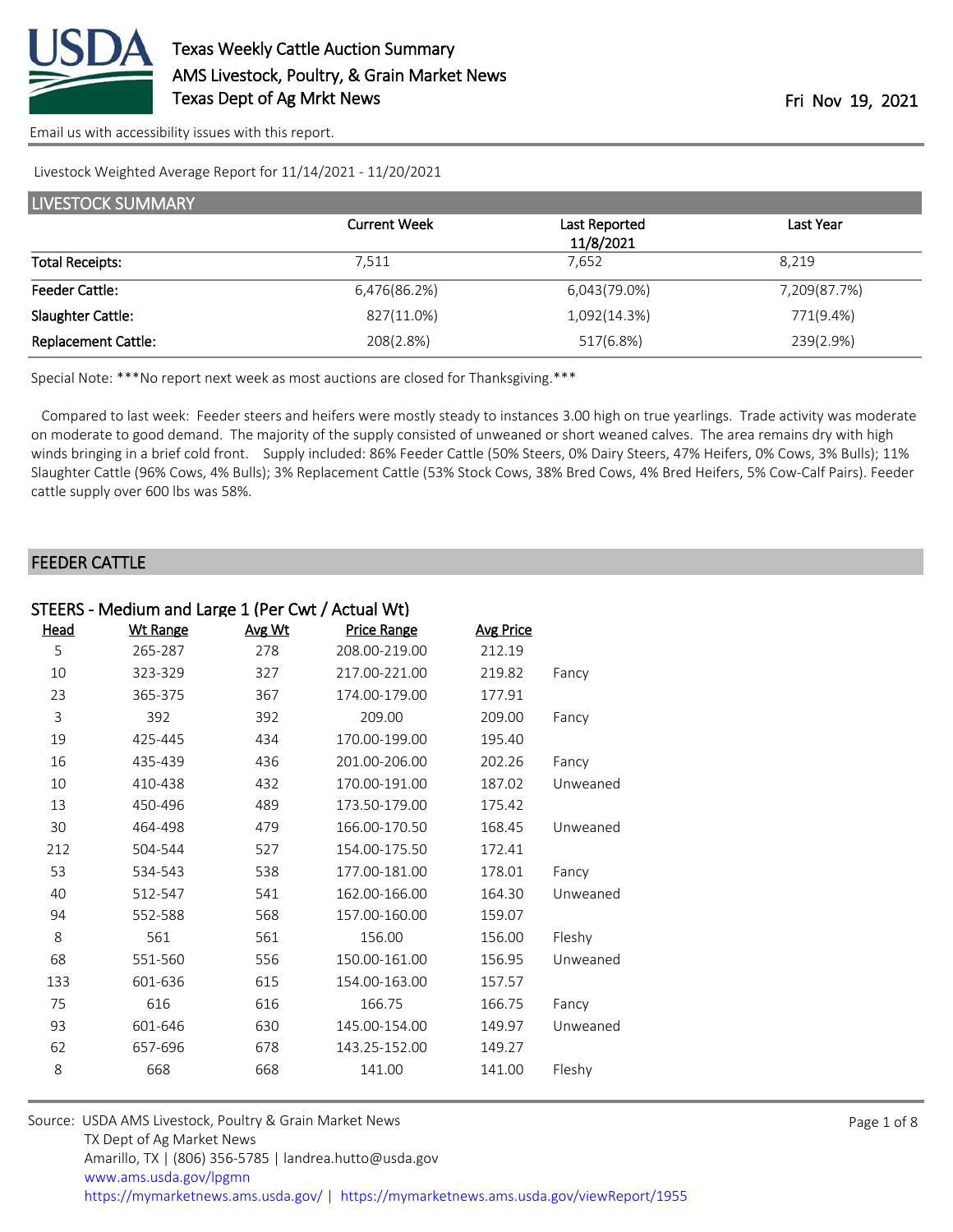

[Email us with accessibility issues with this report.](mailto:mars@ams.usda.gov?subject=508%20issue)

| 155 | 650-696 | 664 | 137.50-152.50 | 147.04 | Unweaned |
|-----|---------|-----|---------------|--------|----------|
| 176 | 701-748 | 736 | 140.50-160.00 | 156.23 |          |
| 125 | 712     | 712 | 162.75        | 162.75 | Fancy    |
| 16  | 708     | 708 | 148.00        | 148.00 | Full     |
| 159 | 703-749 | 728 | 135.50-145.00 | 139.70 | Unweaned |
| 36  | 753-777 | 769 | 150.00-153.00 | 152.02 |          |
| 52  | 750-794 | 769 | 131.00-134.00 | 132.87 | Unweaned |
| 13  | 811     | 811 | 147.50        | 147.50 |          |
| 25  | 802-820 | 807 | 129.00-134.25 | 132.58 | Unweaned |

|      | STEERS - Medium and Large 1-2 (Per Cwt / Actual Wt) |               |                    |                  |          |
|------|-----------------------------------------------------|---------------|--------------------|------------------|----------|
| Head | <u>Wt Range</u>                                     | <u>Avg Wt</u> | <b>Price Range</b> | <b>Avg Price</b> |          |
| 4    | 290-298                                             | 294           | 187.50-201.00      | 194.34           |          |
| 15   | 363-392                                             | 382           | 157.00-192.00      | 177.62           |          |
| 24   | 405-435                                             | 423           | 166.00-185.00      | 170.01           |          |
| 21   | 451-465                                             | 462           | 164.00-180.00      | 167.72           |          |
| 40   | 500-548                                             | 518           | 147.00-160.00      | 155.01           |          |
| 8    | 513-520                                             | 517           | 135.00             | 135.00           | Unweaned |
| 51   | 556-596                                             | 579           | 142.50-159.00      | 150.45           |          |
| 46   | 553-596                                             | 582           | 137.50-145.00      | 140.75           | Unweaned |
| 16   | 609-648                                             | 623           | 140.00-148.00      | 144.73           |          |
| 34   | 600-642                                             | 629           | 130.00-140.00      | 133.00           | Unweaned |
| 38   | 662-696                                             | 676           | 136.00-144.50      | 141.81           |          |
| 76   | 651-672                                             | 670           | 133.25-140.00      | 133.85           | Unweaned |
| 51   | 703-742                                             | 719           | 132.00-150.50      | 144.54           |          |
| 8    | 729-738                                             | 734           | 132.00-135.50      | 133.74           | Unweaned |
| 103  | 750-798                                             | 773           | 132.00-143.00      | 139.61           |          |

# STEERS - Medium and Large 2 (Per Cwt / Actual Wt)

|          | フェレレハン<br>IVICUIUIII UIIU CUIRC Z (I CI CWL) ACLUUI WL) |                    |        |          |             |
|----------|---------------------------------------------------------|--------------------|--------|----------|-------------|
|          | Avg Price                                               | <b>Price Range</b> | Avg Wt | Wt Range | <b>Head</b> |
|          | 141.00                                                  | 141.00             | 440    | 440      | 6           |
|          | 164.55                                                  | 161.00-167.00      | 487    | 480-498  | 5           |
|          | 136.95                                                  | 133.00-140.00      | 506    | 500-530  | 5           |
| Unweaned | 127.00                                                  | 127.00             | 521    | 521      | 4           |
|          | 133.00                                                  | 133.00             | 590    | 590      | 4           |
| Unweaned | 123.51                                                  | 123.00-125.00      | 566    | 563-575  | 4           |
|          | 132.15                                                  | 128.00-135.00      | 623    | 615-635  | 9           |
|          |                                                         |                    |        |          |             |

758 758 140.00 140.00 Unweaned

 804-848 814 130.00-136.00 133.60 8 891 891 140.00 140.00 925 925 125.00 125.00 955 955 125.00 125.00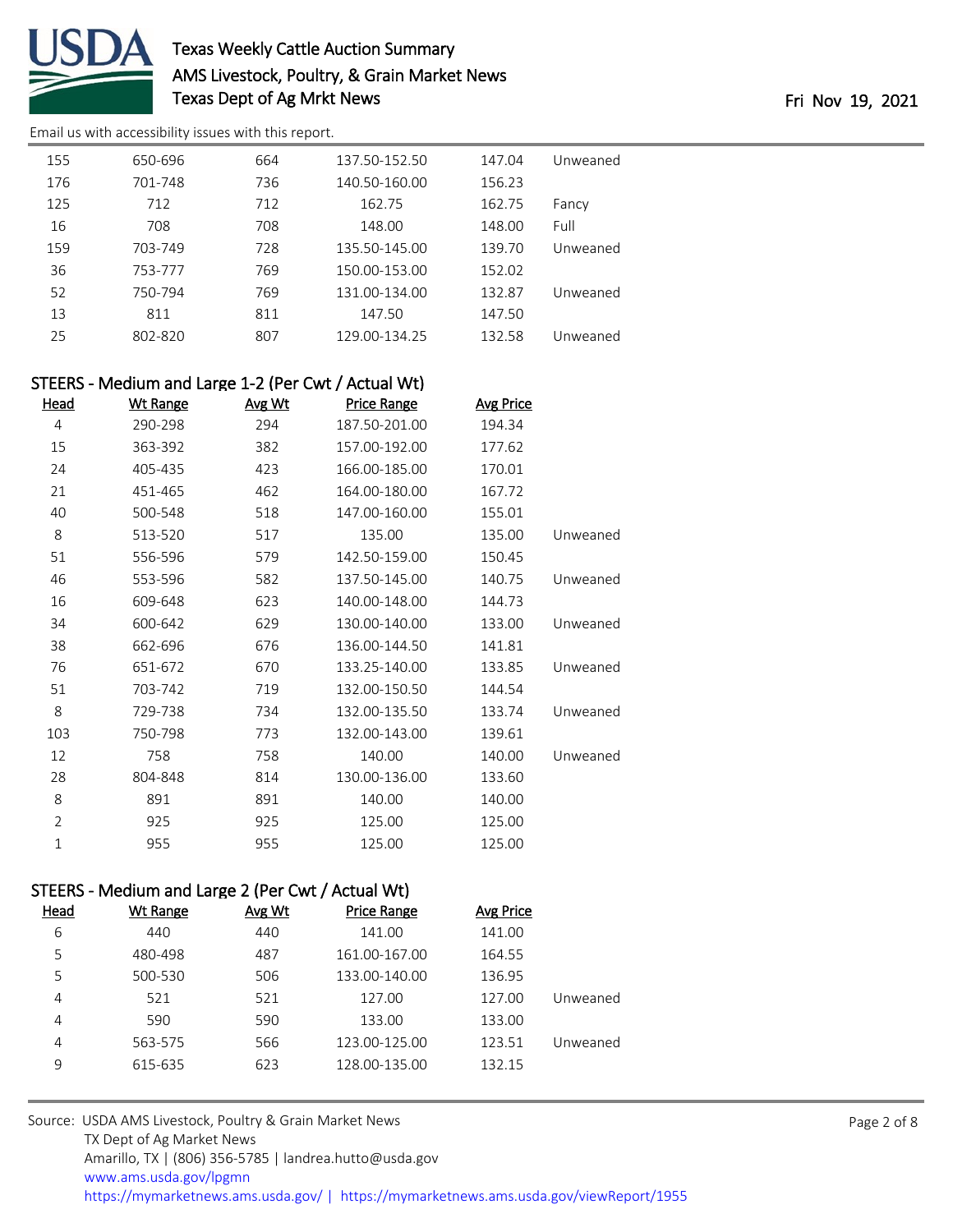

[Email us with accessibility issues with this report.](mailto:mars@ams.usda.gov?subject=508%20issue)

| Unweaned | 124.00 | 124.00        | 632 | 632     | 5              |
|----------|--------|---------------|-----|---------|----------------|
|          | 131.29 | 126.00-135.00 | 675 | 660-698 | 42             |
| Unweaned | 129.00 | 129.00        | 695 | 695     | 4              |
|          | 123.78 | 121.00-129.00 | 734 | 723-739 | 10             |
|          | 126.56 | 120.00-130.00 | 782 | 770-789 | 11             |
|          | 122.96 | 121.00-125.00 | 818 | 800-835 | 4              |
|          | 117.00 | 117.00        | 888 | 888     | $\overline{2}$ |
|          | 115.22 | 114.00-117.00 | 910 | 902-923 | 5              |
|          |        |               |     |         |                |

|      | STEERS - Medium and Large 2-3 (Per Cwt / Actual Wt) |        |                    |                  |
|------|-----------------------------------------------------|--------|--------------------|------------------|
| Head | Wt Range                                            | Avg Wt | <b>Price Range</b> | <b>Avg Price</b> |
| Б    | 558-597                                             | 578    | 129.00-130.00      | 129.48           |

### STEERS - Small 4 (Per Cwt / Actual Wt)

| Head | <u>Wt Range</u> | <u>Avg Wt</u> | <b>Price Range</b> | <b>Avg Price</b> |
|------|-----------------|---------------|--------------------|------------------|
|      | 598             | 598           | 45.00              | 45.00            |

### DAIRY STEERS - Medium and Large 1 (Per Cwt / Actual Wt)

| <u>Head</u> | Wt Range | Avg Wt | <b>Price Range</b> | <b>Avg Price</b> |
|-------------|----------|--------|--------------------|------------------|
|             | 390      | 390    | 208.00             | 208.00           |

### HEIFERS - Medium and Large 1 (Per Cwt / Actual Wt)

| <b>Head</b> | <b>Wt Range</b> | Avg Wt | <b>Price Range</b> | <b>Avg Price</b> |          |
|-------------|-----------------|--------|--------------------|------------------|----------|
| 13          | 308-347         | 332    | 160.00-166.00      | 163.53           |          |
| 7           | 349             | 349    | 195.00             | 195.00           | Fancy    |
| 4           | 308             | 308    | 178.00             | 178.00           | Unweaned |
| 10          | 371-390         | 377    | 179.00-181.00      | 180.38           |          |
| 5           | 356             | 356    | 190.00             | 190.00           | Fancy    |
| 28          | 383-397         | 393    | 150.00-171.00      | 164.46           | Unweaned |
| 11          | 415-443         | 431    | 149.00-170.00      | 156.49           |          |
| 10          | 426             | 426    | 178.00             | 178.00           | Fancy    |
| 16          | 414-437         | 426    | 150.00-163.00      | 156.12           | Unweaned |
| 94          | 457-497         | 486    | 141.50-164.00      | 149.72           |          |
| 15          | 459             | 459    | 165.00             | 165.00           | Fancy    |
| 28          | 451-494         | 486    | 150.00-156.00      | 150.95           | Unweaned |
| 323         | 500-548         | 527    | 130.00-160.00      | 150.90           |          |
| 56          | 503-545         | 517    | 135.00-146.00      | 142.33           | Unweaned |
| 120         | 551-596         | 571    | 131.00-143.00      | 136.30           |          |
| 3           | 558             | 558    | 128.00             | 128.00           | Fleshy   |
| 43          | 577-591         | 583    | 129.00-130.00      | 129.73           | Unweaned |
| 130         | 605-616         | 612    | 135.00-152.00      | 148.65           |          |
| 73          | 621-635         | 627    | 123.00-130.00      | 129.52           | Fleshy   |
|             |                 |        |                    |                  |          |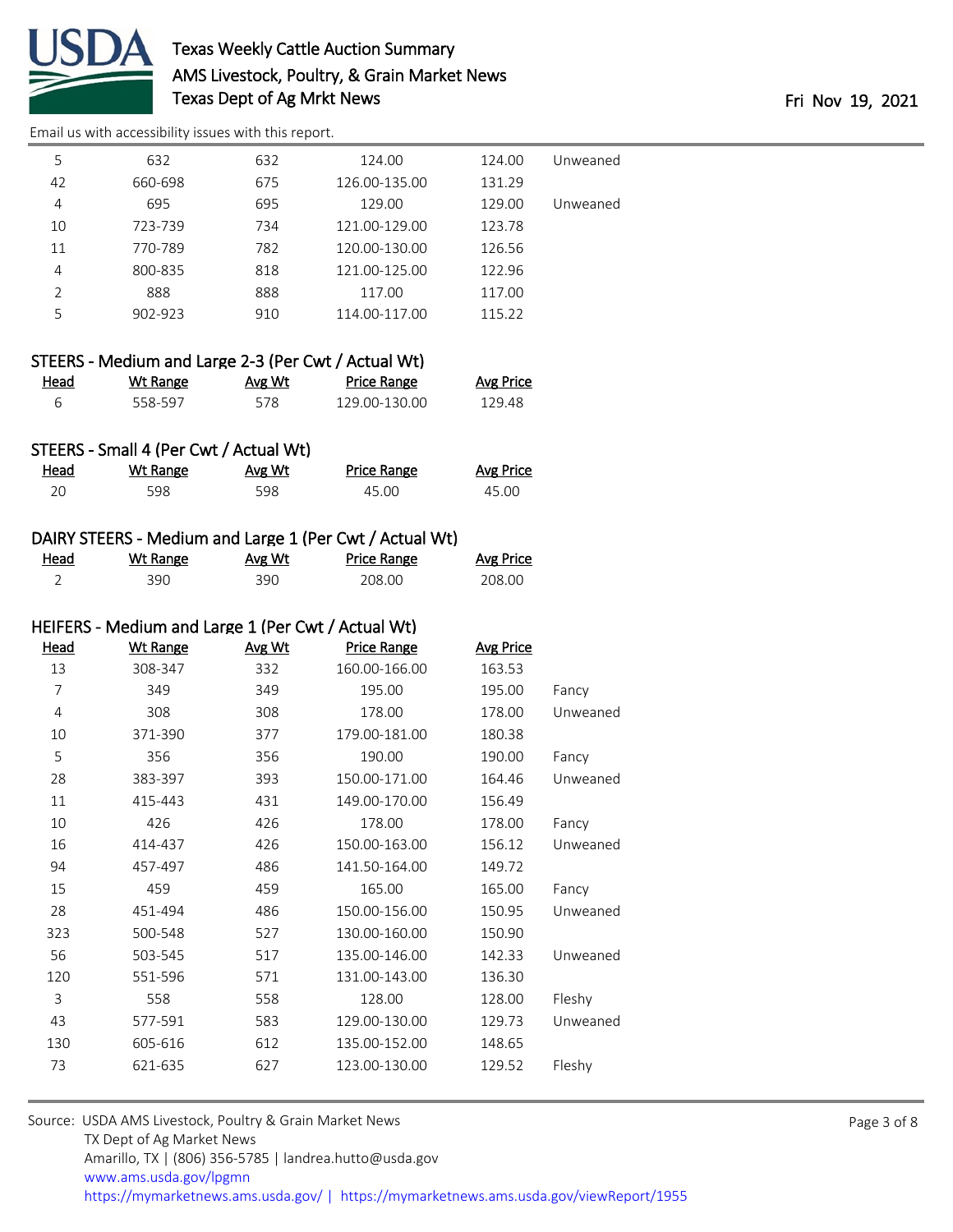

[Email us with accessibility issues with this report.](mailto:mars@ams.usda.gov?subject=508%20issue)

| 127 | 608-649 | 631 | 126.00-144.00 | 137.60 | Unweaned |
|-----|---------|-----|---------------|--------|----------|
| 126 | 652-699 | 689 | 138.00-146.00 | 145.33 |          |
| 55  | 696     | 696 | 150.50        | 150.50 | Fancy    |
| 20  | 664-669 | 665 | 120.00-129.00 | 127.19 | Fleshy   |
| 87  | 654-695 | 669 | 129.00-139.00 | 135.47 | Unweaned |
| 114 | 706-733 | 713 | 122.50-150.50 | 142.54 |          |
| 29  | 726-730 | 726 | 131.00-131.50 | 131.45 | Unweaned |
| 105 | 755-799 | 792 | 136.75-139.00 | 137.10 |          |
| 8   | 758     | 758 | 123.00        | 123.00 | Full     |
| 21  | 860     | 860 | 137.50        | 137.50 |          |
|     |         |     |               |        |          |

### HEIFERS - Medium and Large 1-2 (Per Cwt / Actual Wt)

| Head | <b>Wt Range</b> | Avg Wt | <b>Price Range</b> | <b>Avg Price</b> |              |
|------|-----------------|--------|--------------------|------------------|--------------|
| 8    | 300-342         | 326    | 150.00-153.00      | 151.03           |              |
| 10   | 358-393         | 377    | 154.00-158.00      | 156.06           |              |
| 8    | 350-388         | 383    | 148.00-150.00      | 148.23           | Unweaned     |
| 25   | 400-448         | 431    | 140.00-155.00      | 147.56           |              |
| 3    | 407             | 407    | 146.00             | 146.00           | Unweaned     |
| 31   | 451-496         | 464    | 139.00-144.00      | 141.98           |              |
| 6    | 470             | 470    | 140.00             | 140.00           | Unweaned     |
| 40   | 500-543         | 516    | 127.00-159.00      | 139.57           |              |
| 24   | 513             | 513    | 147.00             | 147.00           | Thin Fleshed |
| 18   | 544-547         | 545    | 120.00-130.00      | 127.77           | Unweaned     |
| 33   | 550-598         | 580    | 124.00-133.00      | 129.94           |              |
| 85   | 584-593         | 591    | 125.00-125.50      | 125.12           | Unweaned     |
| 48   | 602-647         | 624    | 123.00-129.50      | 126.74           |              |
| 13   | 602-648         | 609    | 124.50-140.00      | 131.56           | Unweaned     |
| 45   | 655-683         | 669    | 123.00-136.00      | 126.40           |              |
| 22   | 666-689         | 684    | 120.00-122.00      | 120.78           | Unweaned     |
| 19   | 706-727         | 716    | 115.00-134.00      | 122.93           |              |
| 51   | 757-780         | 775    | 113.00-131.75      | 128.10           |              |
| 6    | 758             | 758    | 131.50             | 131.50           | Unweaned     |
| 7    | 830             | 830    | 127.00             | 127.00           |              |
|      |                 |        |                    |                  |              |

### HEIFERS - Medium and Large 2 (Per Cwt / Actual Wt)

| Head | Wt Range | Avg Wt | <b>Price Range</b> | Avg Price |          |
|------|----------|--------|--------------------|-----------|----------|
| 5    | 357-383  | 367    | 150.00             | 150.00    |          |
| 10   | 424-428  | 425    | 133.00-140.50      | 138.99    |          |
| 13   | 466-495  | 479    | 132.00-137.00      | 134.89    |          |
| 28   | 464-495  | 469    | 125.00-130.00      | 129.06    | Unweaned |
| 3    | 532      | 532    | 117.00             | 117.00    |          |
| 15   | 519-543  | 524    | 113.00-118.00      | 116.96    | Unweaned |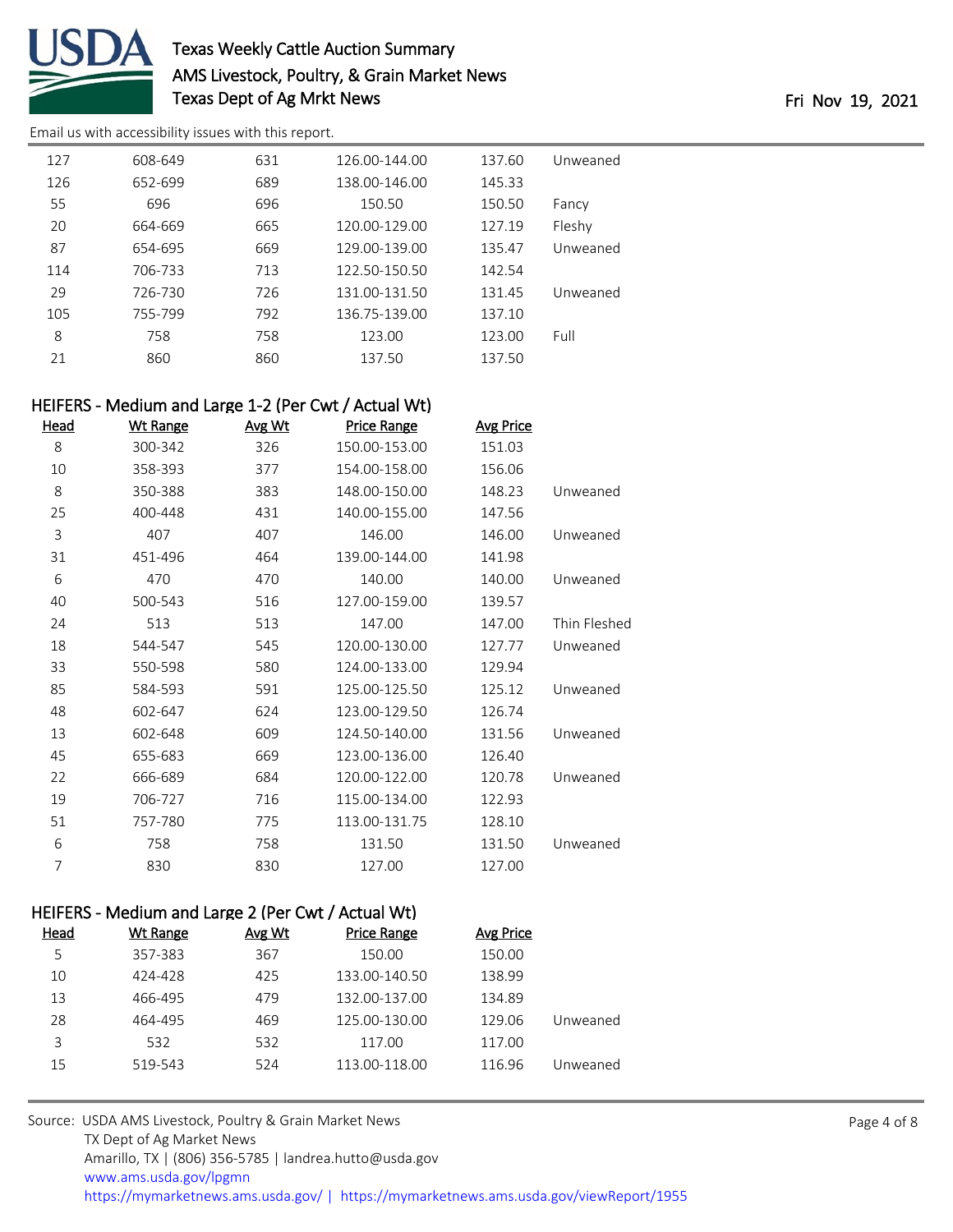

[Email us with accessibility issues with this report.](mailto:mars@ams.usda.gov?subject=508%20issue)

| 2             | 583     | 583 | 124.00        | 124.00 |          |
|---------------|---------|-----|---------------|--------|----------|
| 2             | 593     | 593 | 109.00        | 109.00 | Unweaned |
| 10            | 603-645 | 631 | 113.00-120.00 | 117.25 |          |
| 14            | 603-637 | 618 | 110.00-118.00 | 114.46 | Unweaned |
| 21            | 650-693 | 673 | 111.00-120.00 | 116.95 |          |
| 8             | 728-748 | 738 | 109.00-110.00 | 109.51 |          |
| 9             | 700-737 | 725 | 108.00-115.00 | 111.58 | Unweaned |
| $\mathcal{P}$ | 843     | 843 | 110.00        | 110.00 |          |
|               |         |     |               |        |          |

|      | COWS - Small and Medium 2-3 (Per Cwt / Actual Wt) |        |             |                  |
|------|---------------------------------------------------|--------|-------------|------------------|
| Head | Wt Range                                          | Avg Wt | Price Range | <b>Avg Price</b> |
|      | 338.                                              | 338    | 205.00      | 205.00           |

### BULLS - Medium and Large 1 (Per Cwt / Actual Wt)

| Head | Wt Range | Avg Wt | <b>Price Range</b> | Avg Price |          |
|------|----------|--------|--------------------|-----------|----------|
| 5    | 319      | 319    | 177.50             | 177.50    |          |
| 11   | 505-522  | 516    | 156.00-160.00      | 157.42    |          |
| 12   | 543      | 543    | 140.50             | 140.50    | Jnweaned |
| 15   | 615      | 615    | 149.00             | 149.00    |          |
| 41   | 669-689  | 686    | 124.00-130.00      | 129.00    |          |
| 26   | 702-723  | 708    | 120.00-134.50      | 129.43    |          |

### BULLS - Medium and Large 1-2 (Per Cwt / Actual Wt)

| Head | Wt Range | Avg Wt | <b>Price Range</b> | <b>Avg Price</b> |
|------|----------|--------|--------------------|------------------|
|      | 560      | 560    | 149.50             | 149.50           |
|      | 882      | 882    | 110.00             | 110.00           |

### BULLS - Medium and Large 2 (Per Cwt / Actual Wt)

| Head | Wt Range | Avg Wt | <b>Price Range</b> | Avg Price |
|------|----------|--------|--------------------|-----------|
| 6    | 558-575  | 564    | 127.00-131.00      | 128.36    |
| 5    | 603-635  | 622    | 113.00-117.00      | 115.45    |
| 11   | 653-693  | 670    | 114.00-118.00      | 116.62    |
|      | 725-745  | 737    | 98.00-104.00       | 100.56    |
| 13   | 750-788  | 774    | 93.00-103.00       | 97.95     |
| 3    | 815      | 815    | 100.00             | 100.00    |
|      |          |        |                    |           |

### SLAUGHTER CATTLE

| COWS - Breaker 75-80% (Per Cwt / Actual Wt) |           |        |                    |           |                 |  |  |  |
|---------------------------------------------|-----------|--------|--------------------|-----------|-----------------|--|--|--|
| Head                                        | Wt Range  | Avg Wt | <b>Price Range</b> | Avg Price | <b>Dressing</b> |  |  |  |
| 27                                          | 1240-1760 | 1469   | 57.50-71.00        | 61.34     | Average         |  |  |  |
| 12                                          | 1473-1751 | 1658   | 75.00-79.00        | 75.65     | High            |  |  |  |
|                                             | 1370-1630 | 1500   | 55.00              | 55.00     | LOW             |  |  |  |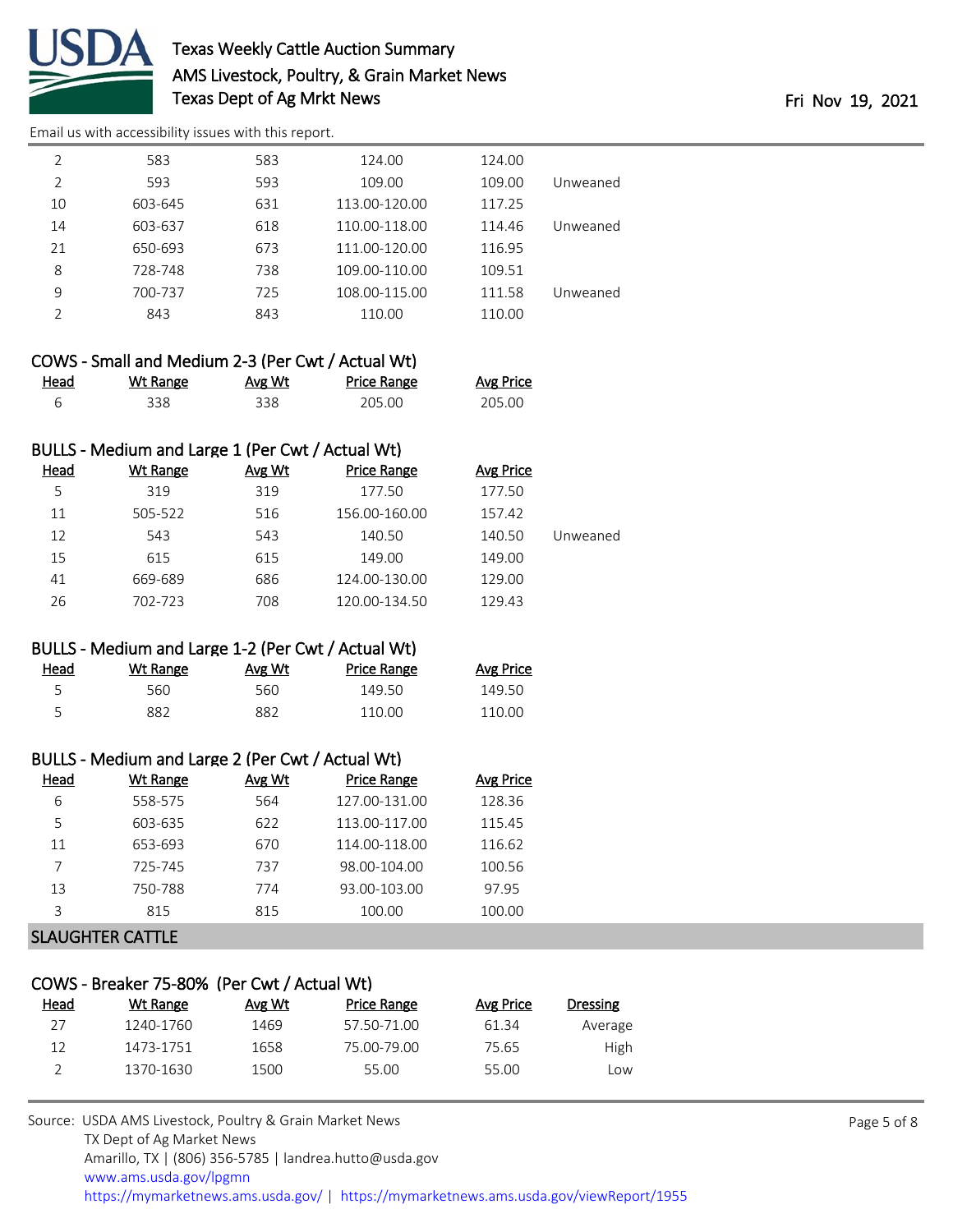

[Email us with accessibility issues with this report.](mailto:mars@ams.usda.gov?subject=508%20issue)

|                                 |                                   | COWS - Boner 80-85% (Per Cwt / Actual Wt)                            |                                                         |                                   |                           |  |  |
|---------------------------------|-----------------------------------|----------------------------------------------------------------------|---------------------------------------------------------|-----------------------------------|---------------------------|--|--|
| Head                            | <b>Wt Range</b>                   | Avg Wt                                                               | <b>Price Range</b>                                      | <b>Avg Price</b>                  | <b>Dressing</b>           |  |  |
| 78                              | 1120-1495                         | 1291                                                                 | 55.25-66.00                                             | 62.92                             | Average                   |  |  |
| 16                              | 1110-1715                         | 1360                                                                 | 66.00-70.00                                             | 68.88                             | High                      |  |  |
| 26                              | 1209-1470                         | 1280                                                                 | 52.50-61.50                                             | 58.89                             | Low                       |  |  |
|                                 |                                   |                                                                      |                                                         |                                   |                           |  |  |
|                                 |                                   | COWS - Lean 85-90% (Per Cwt / Actual Wt)                             |                                                         |                                   |                           |  |  |
| Head                            | <b>Wt Range</b>                   | Avg Wt                                                               | Price Range                                             | <b>Avg Price</b>                  | <b>Dressing</b>           |  |  |
| 62                              | 920-1350                          | 1157                                                                 | 51.50-63.50                                             | 55.40                             | Average                   |  |  |
| $\mathbf{1}$                    | 895                               | 895                                                                  | 55.00                                                   | 55.00                             | Average Light Weight      |  |  |
| 29                              | 1064-1212                         | 1133                                                                 | 61.00-66.50                                             | 62.09                             | High                      |  |  |
| 71                              | 995-1285                          | 1106                                                                 | 44.50-55.00                                             | 48.07                             | Low                       |  |  |
| 28                              | 710-997                           | 926                                                                  | 25.00-30.00                                             | 26.04                             | Low Light Weight          |  |  |
| 63                              | 875-1147                          | 1024                                                                 | 33.00-46.00                                             | 36.44                             | Very Low                  |  |  |
| 25                              | 815-950                           | 834                                                                  | 20.00-24.00                                             | 21.81                             | Very Low Light Weight     |  |  |
|                                 |                                   |                                                                      |                                                         |                                   |                           |  |  |
| BULLS - 1 (Per Cwt / Actual Wt) |                                   |                                                                      |                                                         |                                   |                           |  |  |
| Head                            | <b>Wt Range</b>                   | Avg Wt                                                               | <b>Price Range</b>                                      | <b>Avg Price</b>                  | <b>Dressing</b>           |  |  |
| $\overline{2}$                  | 1915-2340                         | 2128                                                                 | 92.00-93.00                                             | 92.45                             | High                      |  |  |
| 6                               | 1460-1655                         | 1545                                                                 | 72.00-81.00                                             | 74.74                             | Low                       |  |  |
|                                 | BULLS - 1-2 (Per Cwt / Actual Wt) |                                                                      |                                                         |                                   |                           |  |  |
| Head                            | <b>Wt Range</b>                   | Avg Wt                                                               | <b>Price Range</b>                                      | <b>Avg Price</b>                  | <b>Dressing</b>           |  |  |
| 5                               | 1360-2050                         | 1658                                                                 | 77.50-85.50                                             | 81.78                             | Average                   |  |  |
| 1                               | 2220                              | 2220                                                                 | 86.50                                                   | 86.50                             | High                      |  |  |
| 6                               | 1530-2405                         | 1823                                                                 | 65.00-77.50                                             | 72.69                             | Low                       |  |  |
|                                 | <b>REPLACEMENT CATTLE</b>         |                                                                      |                                                         |                                   |                           |  |  |
|                                 |                                   |                                                                      |                                                         |                                   |                           |  |  |
|                                 |                                   |                                                                      | STOCK COWS - Medium and Large 1 (Per Cwt / Actual Wt)   |                                   |                           |  |  |
| <b>Age</b>                      | <b>Stage</b>                      | <b>Wt Range</b><br><b>Head</b>                                       | Avg Wt                                                  | <b>Price Range</b>                | <b>Avg Price</b>          |  |  |
| $<$ 2                           | O                                 | 1<br>810                                                             | 810                                                     | 118.00                            | 118.00                    |  |  |
|                                 |                                   |                                                                      |                                                         |                                   |                           |  |  |
|                                 |                                   |                                                                      | STOCK COWS - Medium and Large 1-2 (Per Cwt / Actual Wt) |                                   |                           |  |  |
| <b>Age</b><br>$\sim$            | <b>Stage</b><br>$\sim$            | <b>Head</b><br><b>Wt Range</b><br>$\overline{\phantom{0}}$<br>000000 | Avg Wt<br>OFT                                           | <b>Price Range</b><br>00.00.00.00 | <b>Avg Price</b><br>02.2c |  |  |

| <u>Age</u> | Stage | Head | Wt Range                                              | Avg Wt | <b>Price Range</b> | Avg Price |
|------------|-------|------|-------------------------------------------------------|--------|--------------------|-----------|
|            |       |      | STOCK COWS - Medium and Large 2 (Per Cwt / Actual Wt) |        |                    |           |
|            |       |      |                                                       |        |                    |           |
| > 5        | O     | 29   | 1004-1190                                             | 1081   | 49.00-61.00        | 56.00     |
| $5 - 8$    | O     | 12   | 938-1480                                              | 1140   | 60.00-74.00        | 65.51     |
| $2 - 4$    | O     | 5.   | 1020-1180                                             | 1084   | 73.00-80.00        | 76.39     |
| <          | O     | 3    | 800-965                                               | 855    | 90.00-96.00        | 92.26     |
|            |       |      |                                                       |        |                    |           |

| Source: USDA AMS Livestock, Poultry & Grain Market News                                |
|----------------------------------------------------------------------------------------|
| TX Dept of Ag Market News                                                              |
| Amarillo, TX   (806) 356-5785   landrea.hutto@usda.gov                                 |
| www.ams.usda.gov/lpgmn                                                                 |
| https://mymarketnews.ams.usda.gov/   https://mymarketnews.ams.usda.gov/viewReport/1955 |

Page 6 of 8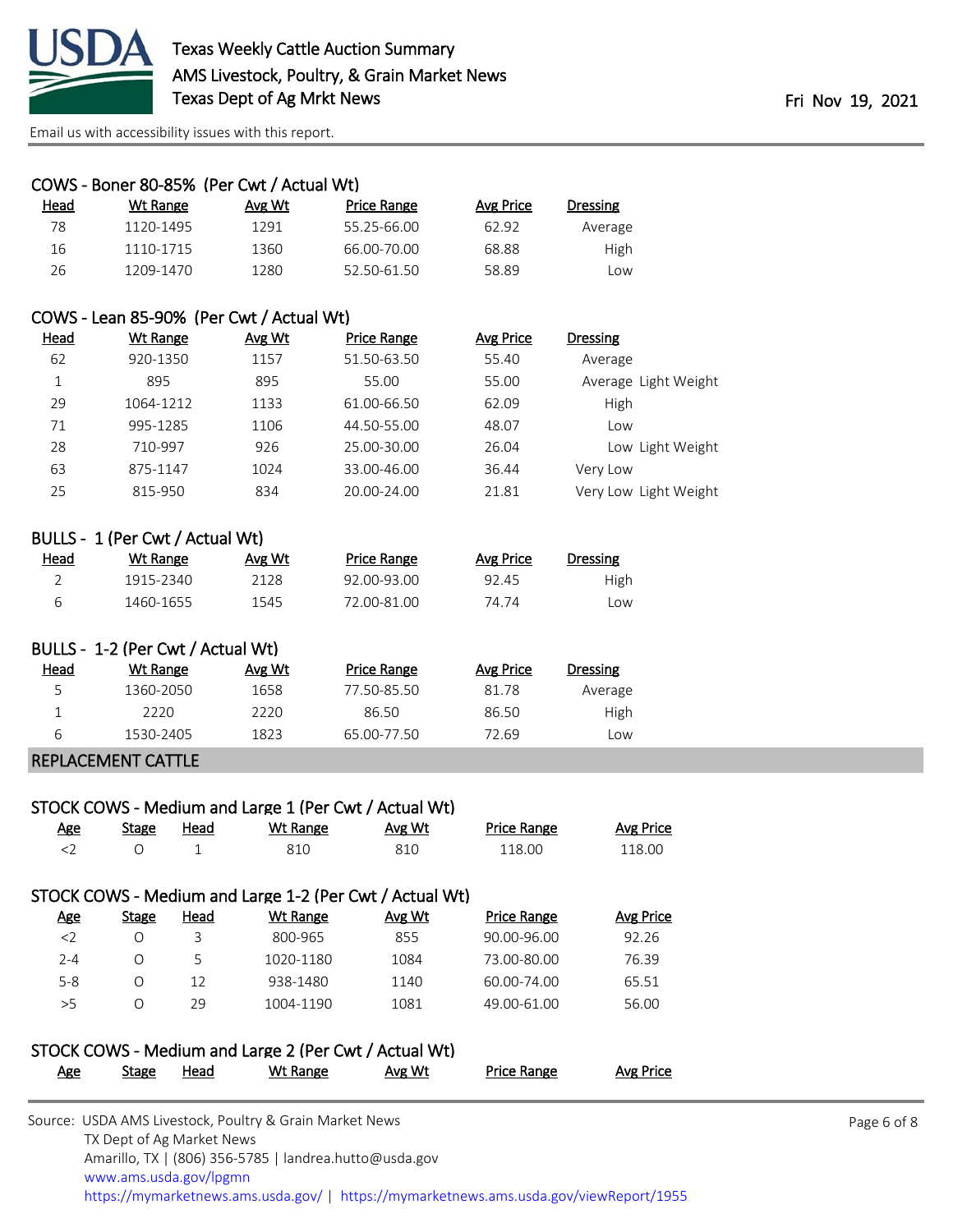

|                       |                          |                  | Email us with accessibility issues with this report.     |               |                                                                                    |                             |              |
|-----------------------|--------------------------|------------------|----------------------------------------------------------|---------------|------------------------------------------------------------------------------------|-----------------------------|--------------|
| $2 - 8$               | $\circ$                  | 4                | 825-900                                                  | 853           | 40.00-45.00                                                                        | 43.68                       | Thin Fleshed |
|                       |                          |                  | STOCK COWS - Medium and Large 2-3 (Per Cwt / Actual Wt)  |               |                                                                                    |                             |              |
| <b>Age</b>            | <b>Stage</b>             | <b>Head</b>      | <b>Wt Range</b>                                          | Avg Wt        | <b>Price Range</b>                                                                 | <b>Avg Price</b>            |              |
| $2 - 8$               | $\circ$                  | 15               | 700-965                                                  | 811           | 15.00-38.00                                                                        | 25.20                       | Thin Fleshed |
|                       |                          |                  |                                                          |               |                                                                                    |                             |              |
|                       |                          |                  | BRED COWS - Medium and Large 1 (Per Cwt / Actual Wt)     |               |                                                                                    |                             |              |
| <u>Age</u>            | <b>Stage</b>             | Head             | <b>Wt Range</b>                                          | Avg Wt        | <b>Price Range</b>                                                                 | <b>Avg Price</b>            |              |
| $5 - 8$               | T <sub>2</sub>           | 4                | 950-1380                                                 | 1058          | 59.50-63.00                                                                        | 60.64                       |              |
| $>5$                  | T <sub>2</sub>           | 12               | 1252-1321                                                | 1292          | 64.50-65.00                                                                        | 64.80                       |              |
| >8                    | T <sub>2</sub>           | 4                | 1360                                                     | 1360          | 63.00                                                                              | 63.00                       |              |
|                       |                          |                  |                                                          |               |                                                                                    |                             |              |
|                       |                          |                  | BRED COWS - Medium and Large 1 (Per Head / Actual Wt)    |               |                                                                                    |                             |              |
| <u>Age</u>            | <b>Stage</b>             | <b>Head</b>      | Wt Range                                                 | Avg Wt        | <b>Price Range</b>                                                                 | <b>Avg Price</b>            |              |
| $2 - 4$               | T <sub>2</sub>           | $\overline{2}$   | 1225                                                     | 1225          | 1250.00                                                                            | 1250.00                     |              |
| $5-8$                 | T <sub>2</sub>           | 12               | 1307-1398                                                | 1357          | 885.00-1075.00                                                                     | 962.95                      |              |
| >5                    | T <sub>2</sub>           | 2                | 1320                                                     | 1320          | 850.00                                                                             | 850.00                      |              |
|                       |                          |                  |                                                          |               |                                                                                    |                             |              |
|                       |                          |                  | BRED COWS - Medium and Large 1-2 (Per Head / Actual Wt)  |               |                                                                                    |                             |              |
| <b>Age</b>            | <b>Stage</b>             | <b>Head</b>      | <b>Wt Range</b>                                          | Avg Wt        | <b>Price Range</b>                                                                 | <b>Avg Price</b>            |              |
| $2 - 8$               | T <sub>2</sub>           | 5                | 1236                                                     | 1236          | 1125.00                                                                            | 1125.00                     |              |
| $5 - 8$               | T <sub>2</sub>           | 2                | 1300-1585                                                | 1443          | 850.00                                                                             | 850.00                      |              |
| >8                    | T <sub>3</sub>           | 5                | 1291                                                     | 1291          | 910.00                                                                             | 910.00                      |              |
|                       |                          |                  |                                                          |               |                                                                                    |                             |              |
|                       |                          |                  | BRED COWS - Medium and Large 2 (Per Head / Actual Wt)    |               |                                                                                    |                             |              |
| <b>Age</b>            | <b>Stage</b>             | <b>Head</b>      | <b>Wt Range</b>                                          | Avg Wt        | <b>Price Range</b>                                                                 | <b>Avg Price</b>            |              |
| $2 - 8$               | T <sub>2</sub>           | 2                | 965-1015                                                 | 990           | 800.00-850.00                                                                      | 824.37                      |              |
|                       |                          |                  |                                                          |               |                                                                                    |                             |              |
|                       |                          |                  | BRED HEIFERS - Medium and Large 1 (Per Head / Actual Wt) |               |                                                                                    |                             |              |
| <u>Age</u>            | <b>Stage</b>             | <u>Head</u>      | <b>Wt Range</b>                                          | Avg Wt        | <b>Price Range</b>                                                                 | <b>Avg Price</b>            |              |
| 2                     | T1                       | 5 <sup>1</sup>   | 672                                                      | 672           | 735.00                                                                             | 735.00                      |              |
|                       |                          |                  |                                                          |               |                                                                                    |                             |              |
|                       |                          |                  |                                                          |               | COW-CALF PAIRS - Medium and Large 1-2 w/ 150-300 lbs calf (Per Family / Actual Wt) |                             |              |
| <b>Age</b><br>$2 - 8$ | <b>Stage</b><br>$\Omega$ | <b>Head</b><br>5 | <b>Wt Range</b><br>485-698                               | Avg Wt<br>544 | <b>Price Range</b><br>1200.00-1425.00                                              | <b>Avg Price</b><br>1328.59 |              |
|                       |                          |                  |                                                          |               |                                                                                    |                             |              |
|                       |                          |                  |                                                          |               | COW-CALF PAIRS - Medium and Large 2 w/ 150-300 lbs calf (Per Family / Actual Wt)   |                             |              |
| <b>Age</b>            | <b>Stage</b>             | <b>Head</b>      | <b>Wt Range</b>                                          | Avg Wt        | <b>Price Range</b>                                                                 | <b>Avg Price</b>            |              |
| $2 - 8$               | $\bigcirc$               | 2                | 638                                                      | 638           | 1125.00                                                                            | 1125.00                     |              |
|                       |                          |                  |                                                          |               |                                                                                    |                             |              |